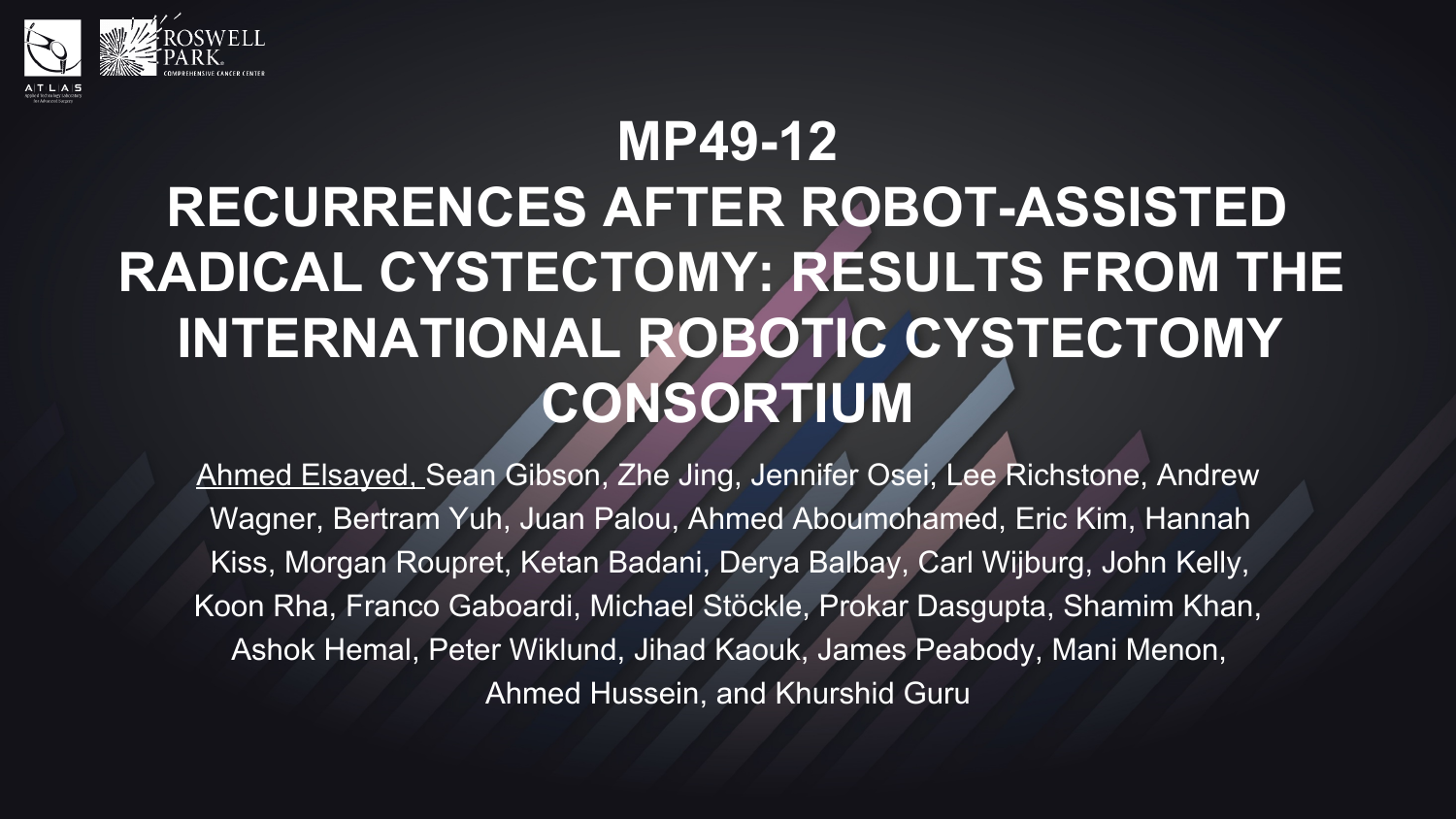## **Introduction**

- Concern for more Local recurrence after RARC.
- We sought to describe recurrences following RARC utilizing a multinational database.

## **Methods**

- **n** IRCC (28 institutions, from 14 countries).
- **n** Recurrence rates and patterns were analyzed.
- $\blacksquare$  2107 patients were analyzed with a median follow up of 26 months.